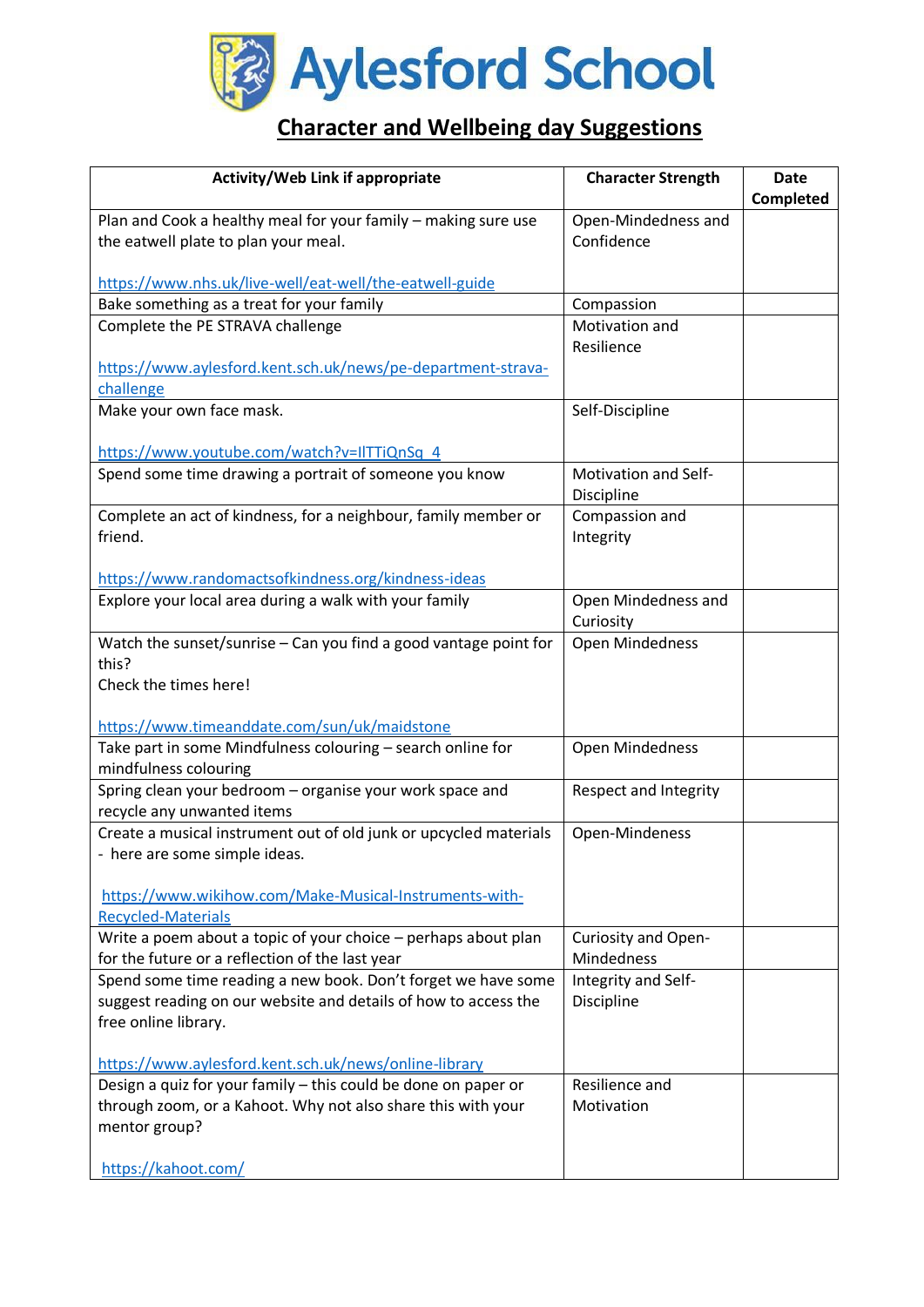

| Write a thank you letter to a frontline/key worker or a front-line | Compassion and      |  |
|--------------------------------------------------------------------|---------------------|--|
| team showing your appreciation for all they do.                    | Respect             |  |
| Organise your folders/work/stationary for school and home          | Self-Discipline     |  |
| learning.                                                          |                     |  |
| Spend some time rebuilding some old Lego sets.                     | Motivation          |  |
| Complete a sudoku, crossword or wordsearch - you can print or      | Self-Discipline and |  |
| access online below.                                               | Motivation          |  |
|                                                                    |                     |  |
| https://www.websudoku.com/                                         |                     |  |
| https://www.englishmaven.org/Pages/Crossword%20Puzzles.htm         |                     |  |
| Complete a jigsaw puzzle                                           | Self-Discipline and |  |
|                                                                    | Motivation          |  |
| Create and plan a scrapbook or photo album from the last year!     | Open Mindedness     |  |
| Complete some jobs in the garden - for example some tidying,       | Motivation          |  |
| weeding or general outdoor tasks. Why not make a bug hotel!        |                     |  |
|                                                                    |                     |  |
| https://www.rspb.org.uk/get-involved/activities/give-nature-a-     |                     |  |
| home-in-your-garden/garden-activities/build-a-bug-hotel/           |                     |  |
| Write a list of post lockdown goals or aspirations that you would  | Courage and         |  |
| like to complete - put these somewhere safe and get them once      | Motivation          |  |
| life returns to normal                                             |                     |  |
| Use online tools to learn a new language - create a free account   | Open Mindedness and |  |
| with duolingo!                                                     | Curiosity           |  |
|                                                                    |                     |  |
| https://www.duolingo.com/                                          |                     |  |
| Play board games with your family                                  | Compassion and      |  |
|                                                                    | Integrity           |  |
| Watch a documentary to learn more about a new topic that you       | Open-Mindedness     |  |
| are interested or would like to learn more about.                  |                     |  |
| Use your phone to capture images in your local area to produce a   | Curiosity and open- |  |
| collage.                                                           | mindedness          |  |
| Research places to visit in your local area once lockdown is over  | Open-Mindedness and |  |
| or research the history of your local area.                        | Curiosity           |  |
| Trace and drawing out your family tree - take this opportunity to  | Open-Mindedness and |  |
| phone and contact some of your older relatives for information     | Curiosity           |  |
| Complete an online work out video - for example Joe Wickes or      | Motivation          |  |
| any other online workout                                           |                     |  |
| Draw/Paint a picture of your favourite teacher                     | Self-Discipline     |  |
| Find out more about the art of origami and have a go yourself      | Curiosity and Self- |  |
|                                                                    | Discipline          |  |
| https://origami.me/diagrams/                                       |                     |  |
| Decorate an egg in the style of a famous person or character       | Motivation          |  |
| Start to prepare for returning to school by organising your        | Motivation          |  |
| stationery and uniform for an imminent return to school            |                     |  |
| Watch a new movie that you haven't seen before and write a film    | Curiosity           |  |
| review about what you thought about the film                       |                     |  |
| Be Grateful - spend some time writing down all the things that     | Respect             |  |
| you are grateful and thankful for. Share these with other people   |                     |  |
| in your family                                                     |                     |  |
| Visit your neighbours and see if there are any jobs or tasks that  | Compassion          |  |
| would like you undertake for them.                                 |                     |  |